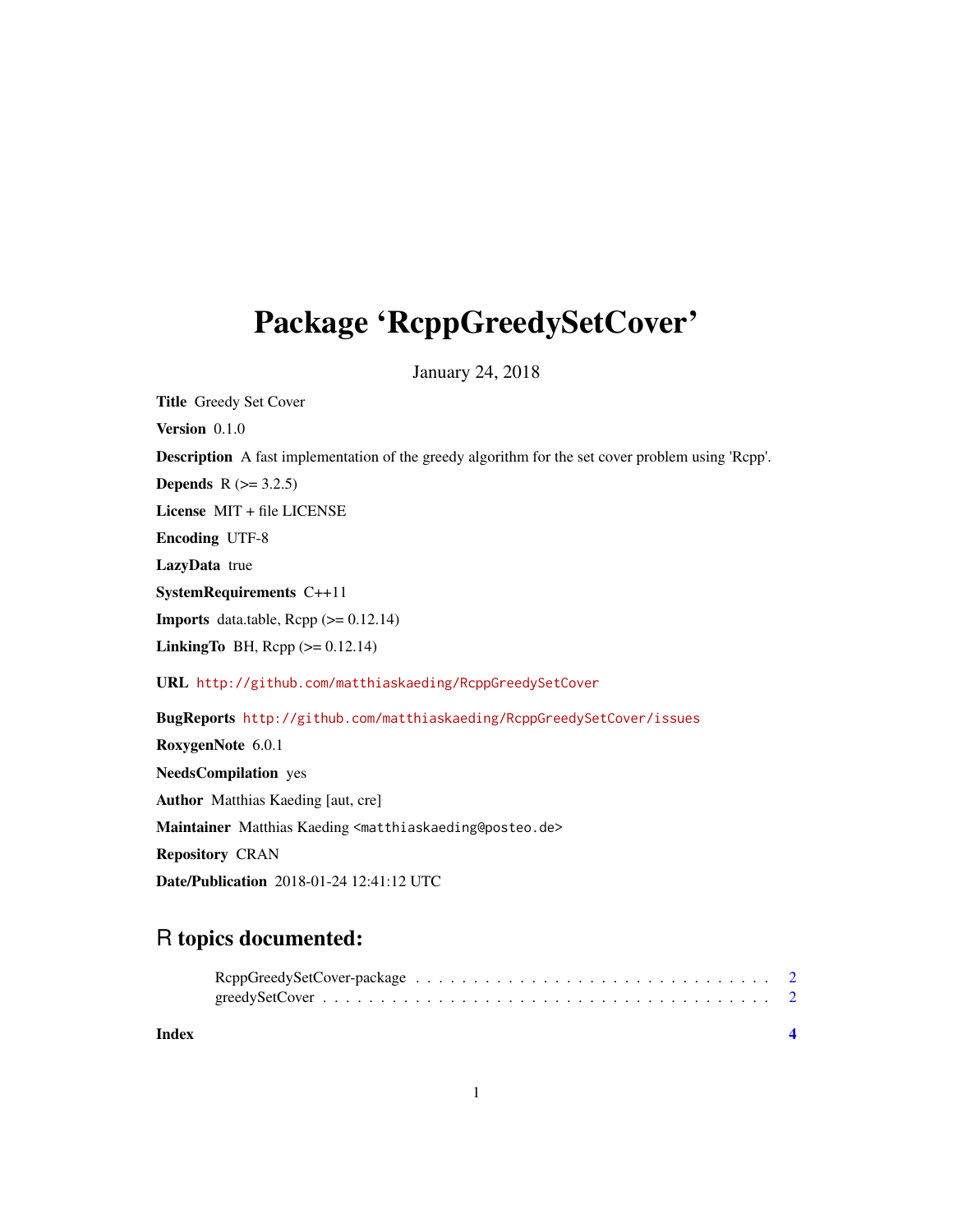<span id="page-1-0"></span>RcppGreedySetCover-package

*Fast Greedy Set Cover*

#### **Description**

This package offers an implementation of the greedy algorithm for the set cover problem using Rcpp.

#### Set Cover Problem

We are given a universe of elements *U* and *F*, a collection of subsets from *U*, covering *U*; i.e. *U* is in the union of the sets in *F*. The objective is to find *A*, the smallest subcollection of *F*, covering *U*. An important application is hospital placement, where the number of hospitals is minimized under the constraint that all residents are provided for.

The optimal solution to the problem is available via linear programming, however this is not a feasible solution for large problems due to the computational demands involved. A quick approximate solution is given by the greedy algorithm. The algorithm iterates the following steps until all elements are covered, starting from an empty *A*:

- Add the largest set of uncovered elements to *A*.
- Remove covered elements from *F*.

This simple algorithm exhibits surprisingly good properties. For a nice introduction to the set cover problem and the greedy algorithm see Vazirani, 2001.

#### References

Vazirani, Vijay V. (2001), Approximation Algorithms, Springer

greedySetCover *Greedy Set Cover*

#### Description

Fast greedy set cover algorithm.

#### Usage

```
greedySetCover(X, data.table = TRUE)
```
#### Arguments

|            | Two-column data.frame in long format: Column 1 identifies the sets, column 2 |
|------------|------------------------------------------------------------------------------|
|            | the elements.                                                                |
| data.table | If TRUE returns a data. table with keys given by sets and elements. If FALSE |
|            | returns a data. frame, sorted by sets and elements.                          |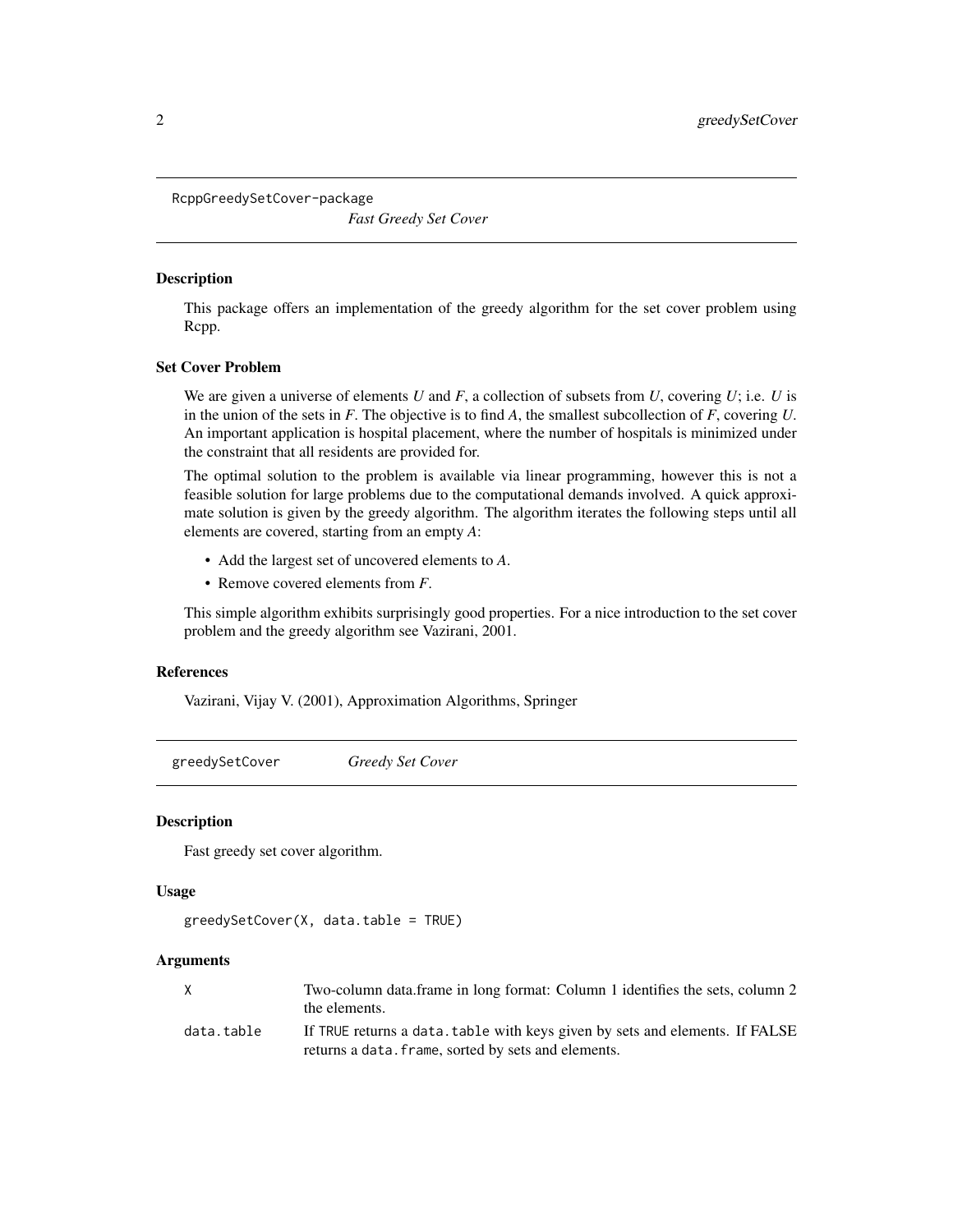#### greedySetCover 3

#### Value

If data.table == TRUE a data.table, keyed by sets and elements. Else a data.frame, sorted by sets and elements. Column names are derived from input.

#### Examples

```
# Create some data.
set.seed(333)
X <- data.table::rbindlist(
 lapply(
   seq_len(1e4L),
   function(x) list(element=sample.int(n=1e3L,size=sample.int(50L,1L)))
  ),
  idcol="set"
)
# Elements are integers 1,2,...,1000.
# Run set cover
res <- greedySetCover(X,FALSE)
head(res)
# Check if all elements are covered.
identical(sort(unique(res$element)),sort(unique(X$element)))
```